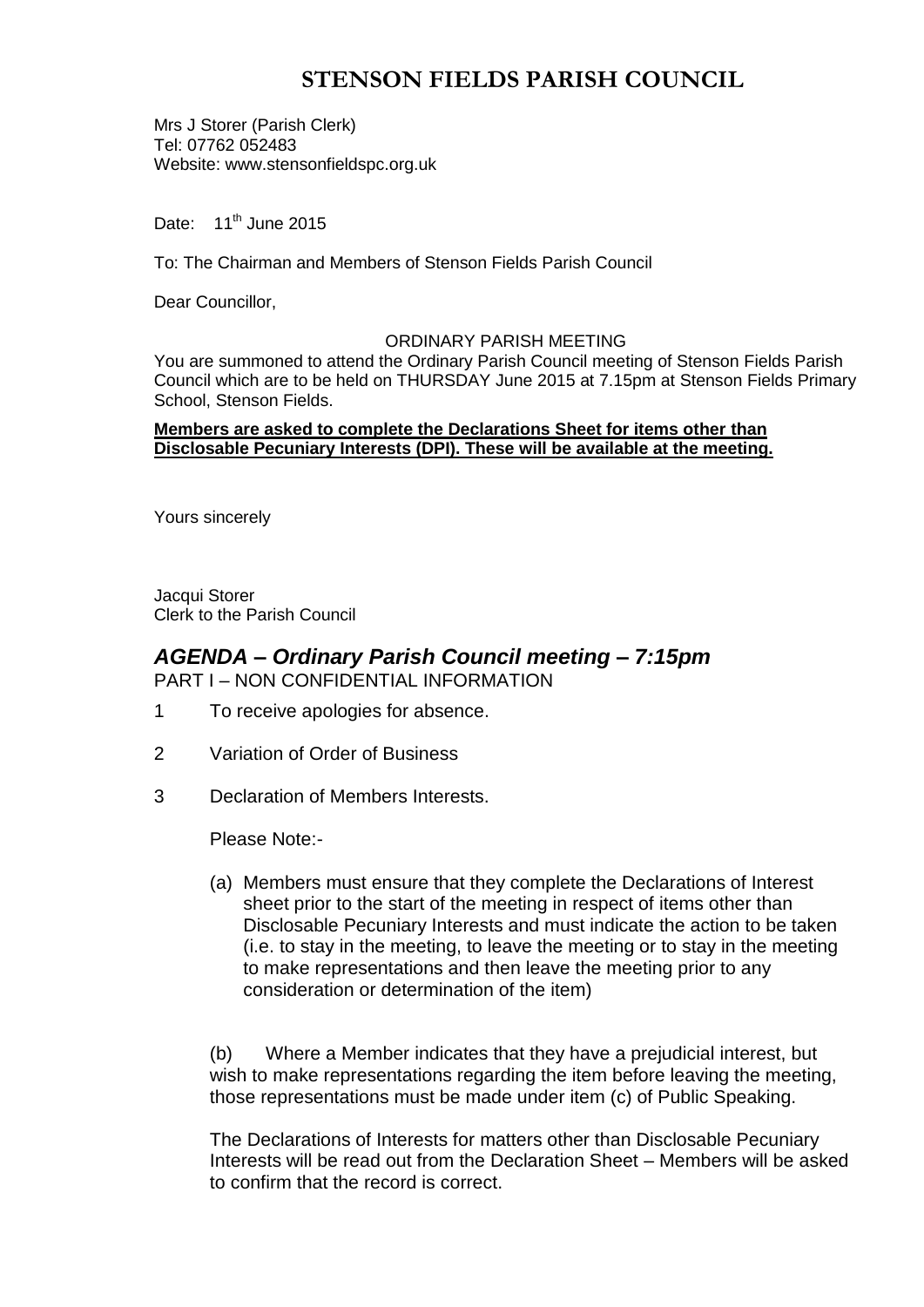4 Public Speaking

(a) A period will be made available for members of the public and Members of the Council to comment on any matter.

(b) If the Police Liaison Officer, a County Council or District Council Member is in attendance they will be given the opportunity to raise any relevant matter.

(c) Members declaring an interest other than a Disclosable Pecuniary Interest who wish to make representations or give evidence under the National Association of Local Councils' (NALC) Code of Conduct shall do so at this stage.

- 5 To approve the Minutes of the Meetings held on 21<sup>st</sup> May 2015 (Copy already circulated)
- 6 To determine which items if any from Part 1 of the Agenda should be taken with the public excluded. If the Council decides to exclude the public it will be necessary to pass a resolution in the following terms: -

**"In view of the confidential nature of item …. to consider a resolution to exclude the press and public from the meeting in accordance with the Public Bodies (Admission to Meetings) Act 1960, s1, in order to discuss the item."** 

7 Chairman's Announcements and reports. (a) For the Chairman of the Parish Council to present any reports and/or amendments

(b) For the Chairman of the Parish Council to report on matters discussed during the public participation section as appropriate

- 8 Report of the Clerk on:
	- (a) Items from the last meeting
- 9 To agree to the issuing and acceptance of electronic summons
- 10. Correspondence
	- 1. DALC various circulars
	- 2. Police notification of change to PCSO in the area
	- 3. Ministry of Defence Armed Forces Day Fly the Flag
	- 4. SDDC Notification of Neighbourhood meeting & Area Forum  $21<sup>st</sup>$ July at Findern Methodist Church  $-21^{st}$  July 2015
	- 5. SDDC response to request for additional cutting of grassed areas in the parish
- 11. Finance
	- (a) Accounts for Payment
	- (b) To consider any amendments to the Risk Assessment
	- (c) Waste collection agreement
- 12. To consider Planning Applications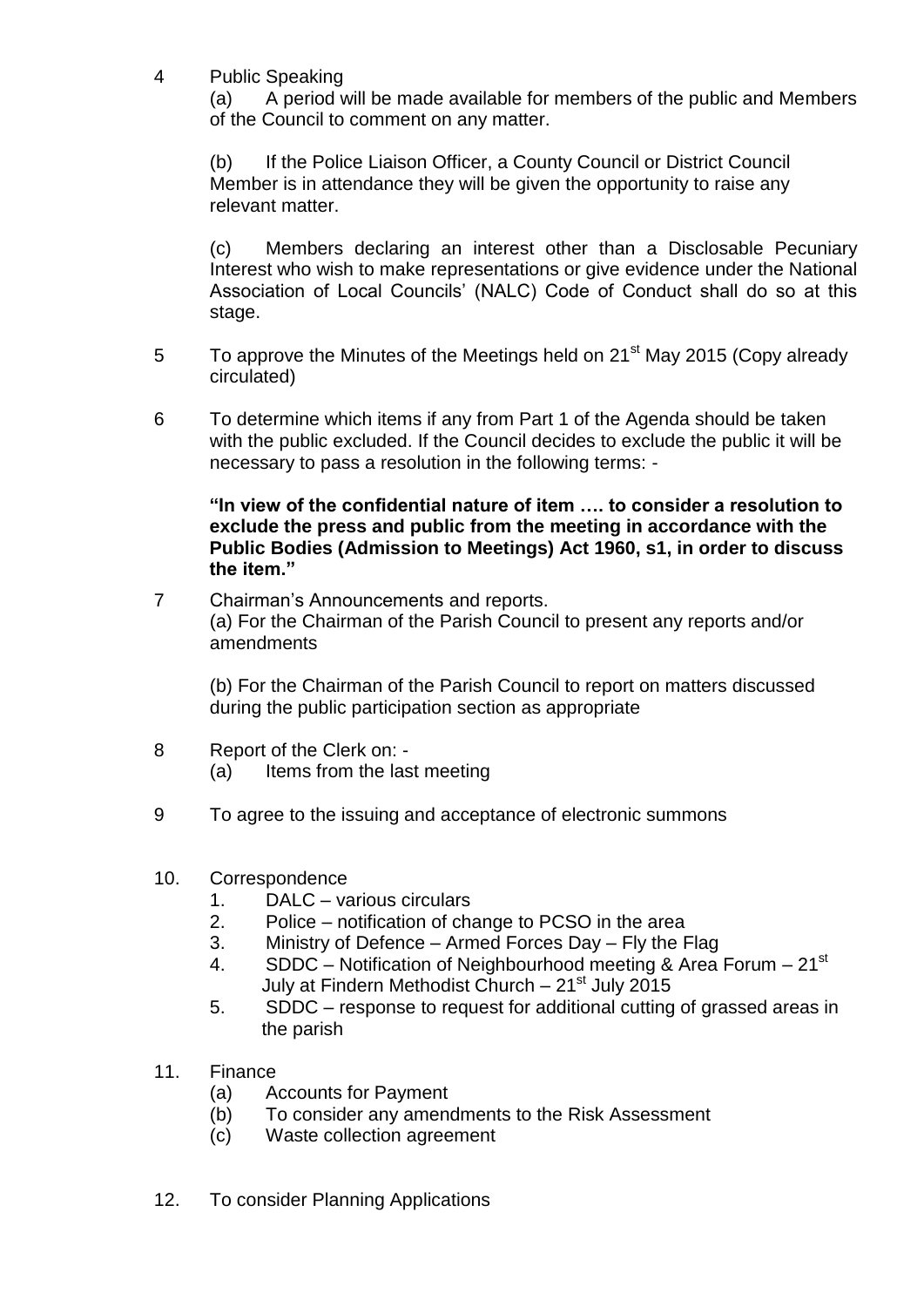- 13. Police Issues/Speed Limits/Road Safety
- 14. Saxon Gate at Newton Village Development, Stenson Road
- 15. Lengthsman Scheme
- 16. Environment
- 17. To receive any update on the proposed Parish Boundary Changes
- 18. Consultations - None at time of producing the agenda
- 19. Items for information only
	- (a) Reports from Meetings attended
	- (b) Notification of Forthcoming meetings

## PART II – CONFIDENTIAL INFORMATION

- 20. To move the following resolution "That in view of the confidential nature of the business about to be transacted (in respect of the personal situation of an employee which could result in legal proceedings) it is advisable in the public interest, that the press and public be temporarily excluded and they are instructed to withdraw."
- 21. Date of next meeting  $-16^{th}$  July 2015